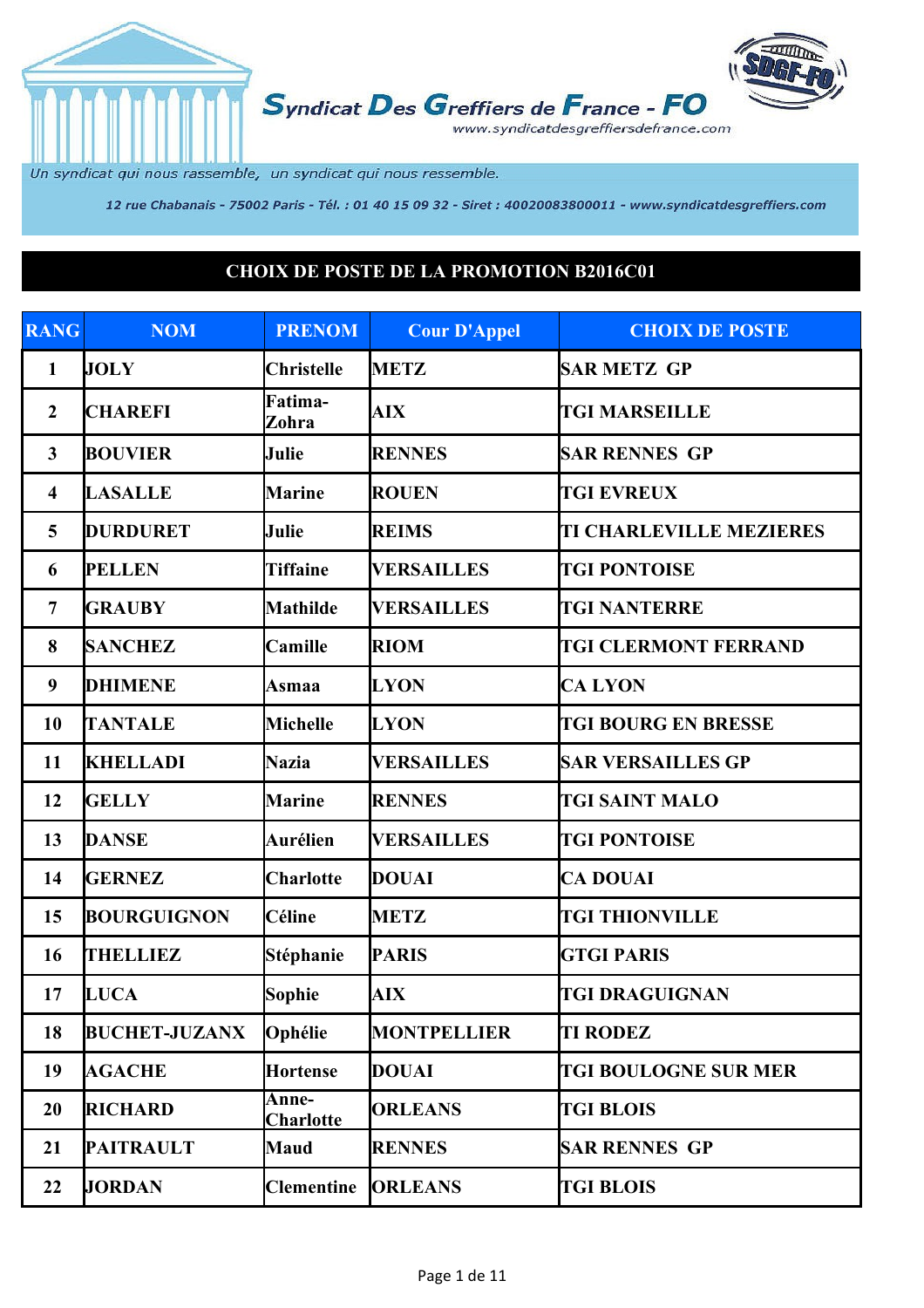| <b>RANG</b> | <b>NOM</b>         | <b>PRENOM</b>         | <b>Cour D'Appel</b> | <b>CHOIX DE POSTE</b>           |
|-------------|--------------------|-----------------------|---------------------|---------------------------------|
| 23          | <b>DUBIEF</b>      | <b>Claire</b>         | <b>AIX</b>          | <b>TGI MARSEILLE</b>            |
| 24          | LEMIERE            | <b>Floriane</b>       | <b>AMIENS</b>       | <b>TGI AMIENS</b>               |
| 25          | <b>BAUER</b>       | Vincent               | <b>BESANCON</b>     | <b>TGI LONS LE SAUNIER</b>      |
| 26          | <b>BROUTIN</b>     | Hélène                | <b>VERSAILLES</b>   | <b>TGI VERSAILLES</b>           |
| 27          | <b>LAUNAY</b>      | Eve                   | <b>TOULOUSE</b>     | <b>TGI SAINT GAUDENS</b>        |
| 28          | <b>AGIER</b>       | Caroline              | <b>TOULOUSE</b>     | <b>TGI FOIX</b>                 |
| 29          | <b>JOIGNEAUX</b>   | Lucie                 | <b>CAYENNE</b>      | <b>CA CAYENNE</b>               |
| 30          | <b>CAILLE</b>      | <b>Kevin</b>          | <b>BOURGES</b>      | <b>TGI NEVERS</b>               |
| 31          | <b>BEN M'BAREK</b> | <b>Hichem</b>         | <b>AIX</b>          | <b>TGI NICE</b>                 |
| 32          | <b>DELETANG</b>    | <b>Gwendoline AIX</b> |                     | <b>TGI GRASSE</b>               |
| 33          | <b>DURANDELLE</b>  | <b>Claire</b>         | <b>AIX</b>          | <b>SAR AIX GP</b>               |
| 34          | <b>MILLARY</b>     | Elsa                  | <b>LYON</b>         | <b>SAR LYON GP</b>              |
| 35          | <b>DELOIRE</b>     | Julie                 | <b>LYON</b>         | <b>TGI ROANNE</b>               |
| 36          | <b>ETIENNE</b>     | <b>Coraline</b>       | <b>NANCY</b>        | <b>TGI NANCY</b>                |
| 37          | <b>CALLERAME</b>   | <b>Alexandra</b>      | <b>COLMAR</b>       | <b>CA COLMAR</b>                |
| 38          | <b>GUIGNAND</b>    | Laurie                | <b>CHAMBERY</b>     | <b>TGI ALBERTVILLE</b>          |
| 39          | <b>PAILLARD</b>    | Louise                | <b>BESANCON</b>     | <b>SAR BESANCON GP</b>          |
| 40          | <b>HOARAU</b>      | Andréa Elie AIX       |                     | <b>TI DIGNE</b>                 |
| 41          | <b>BROUILLON</b>   | <b>Charlotte</b>      | <b>REIMS</b>        | <b>TGI CHARLEVILLE MEZIERES</b> |
| 42          | <b>BORREMANS</b>   | <b>Manon</b>          | <b>MONTPELLIER</b>  | <b>SAR MONTPELLIER GP</b>       |
| 43          | <b>CHADES</b>      | Julie                 | <b>RIOM</b>         | <b>SAR RIOM GP</b>              |
| 44          | <b>CNUDDE</b>      | <b>Celine</b>         | <b>DOUAI</b>        | <b>CA DOUAI</b>                 |
| 45          | <b>VIGNOLLES</b>   | <b>Sophie</b>         | <b>PARIS</b>        | <b>PTGI PARIS</b>               |
| 46          | <b>ROUVIER</b>     | <b>Justine</b>        | <b>PARIS</b>        | <b>CPH PARIS</b>                |
| 47          | <b>DEBOOSERE</b>   | Constance             | <b>DOUAI</b>        | <b>CA DOUAI</b>                 |
| 48          | <b>KWIATKOWSKI</b> | <b>Eloïse</b>         | <b>ANGERS</b>       | <b>TGI LE MANS</b>              |
| 49          | <b>DE SOUSA</b>    | Angela                | <b>COLMAR</b>       | <b>TGI STRASBOURG</b>           |
| 50          | <b>GATOUILLAT</b>  | Coralie               | <b>AIX</b>          | <b>SAR AIX GP</b>               |
| 51          | <b>VANHEE</b>      | <b>Clémentine</b>     | <b>PARIS</b>        | <b>CA PARIS</b>                 |
| 52          | <b>MEYER</b>       | <b>Sandrine</b>       | <b>BASTIA</b>       | <b>TGI BASTIA</b>               |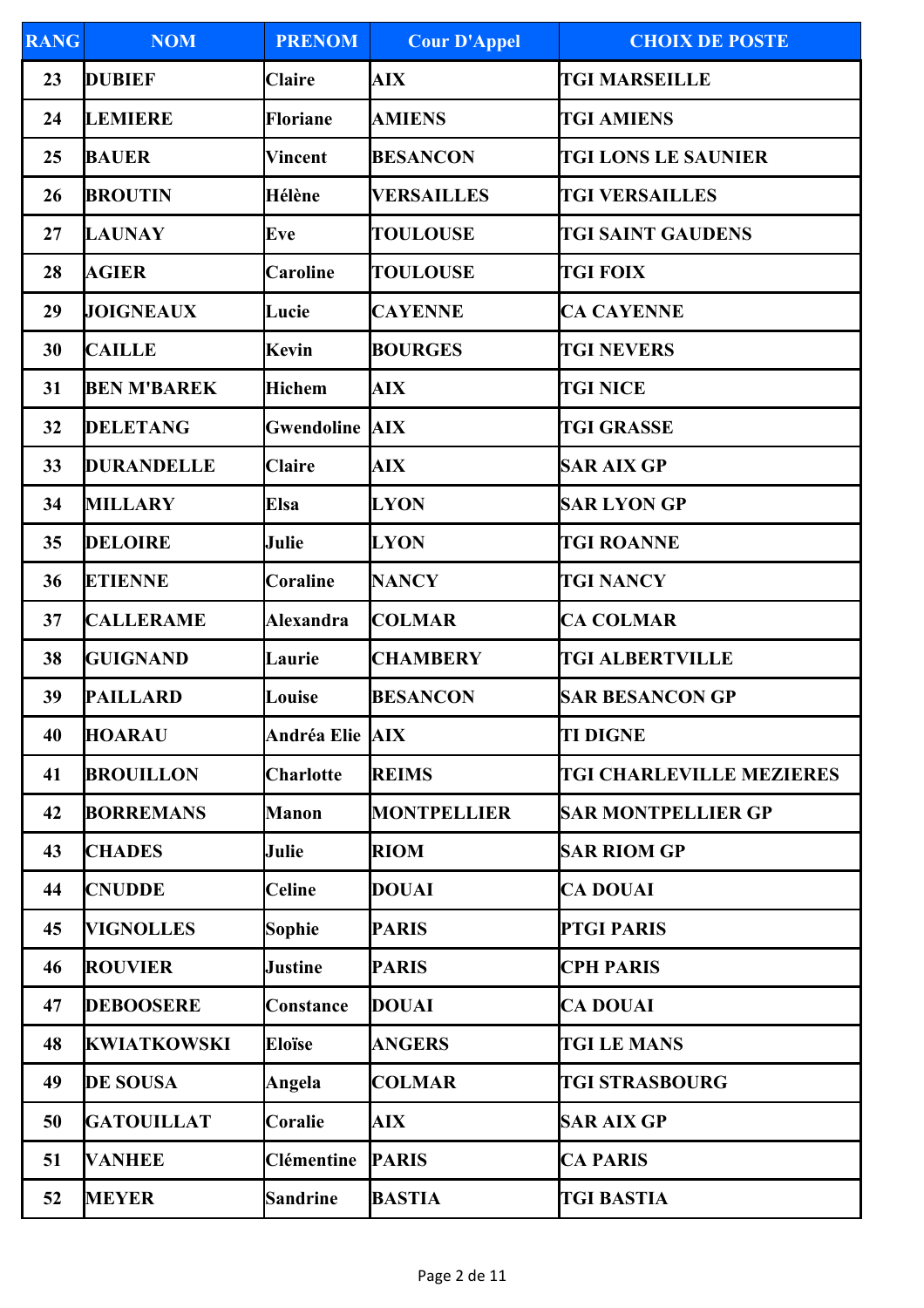| <b>RANG</b> | <b>NOM</b>                         | <b>PRENOM</b>    | <b>Cour D'Appel</b>                        | <b>CHOIX DE POSTE</b>    |
|-------------|------------------------------------|------------------|--------------------------------------------|--------------------------|
| 53          | <b>LECERF</b>                      | <b>Diane</b>     | <b>VERSAILLES</b>                          | <b>SAR VERSAILLES GP</b> |
| 54          | <b>ASDRUBAL</b>                    | <b>Audrey</b>    | <b>TOULOUSE</b>                            | <b>SAR TOULOUSE GP</b>   |
| 55          | <b>BIZET</b>                       | Anaïs            | <b>BASTIA</b>                              | <b>TGI BASTIA</b>        |
| 56          | <b>SCHON</b>                       | <b>Marine</b>    | AIX                                        | <b>TGI DRAGUIGNAN</b>    |
| 57          | <b>CORREIA</b>                     | <b>Alexia</b>    | <b>PARIS</b>                               | <b>GTGI PARIS</b>        |
| 58          | <b>AJASSE</b>                      | Zoé              | <b>VERSAILLES</b>                          | <b>SAR VERSAILLES GP</b> |
| 59          | <b>SOLLIARD</b>                    | <b>Marion</b>    | <b>ROUEN</b>                               | <b>TGI ROUEN</b>         |
| 60          | <b>GARCIA</b>                      | <b>Marina</b>    | <b>SAINT DENIS DE LA</b><br><b>REUNION</b> | <b>TGI MAMOUDZOU</b>     |
| 61          | DIBON                              | <b>Sandra</b>    | <b>NIMES</b>                               | <b>TGI PRIVAS</b>        |
| 62          | <b>CHRISTOPHE</b>                  | Julie            | <b>METZ</b>                                | <b>CA METZ</b>           |
| 63          | <b>MEDDEB</b>                      | Hedia            | <b>AIX</b>                                 | <b>SAR AIX GP</b>        |
| 64          | <b>VEIT</b>                        | <b>Alexandra</b> | <b>COLMAR</b>                              | <b>SAR COLMAR GP</b>     |
| 65          | <b>LEQUEUX</b>                     | <b>Jennifer</b>  | <b>AMIENS</b>                              | <b>TGI AMIENS</b>        |
| 66          | <b>BERTIN-</b><br><b>CASTELLAN</b> | <b>Florence</b>  | <b>AIX</b>                                 | <b>SAR AIX GP</b>        |
| 67          | <b>CREPIN</b>                      | Aurélie          | <b>PARIS</b>                               | <b>GTGI PARIS</b>        |
| 68          | <b>CAVALIE</b>                     | <b>Muriel</b>    | <b>NIMES</b>                               | <b>TGI PRIVAS</b>        |
| 69          | <b>TRIBOUT</b>                     | <b>Charlotte</b> | <b>LIMOGES</b>                             | <b>TI GUERET</b>         |
| 70          | <b>SALHI</b>                       | <b>Selma</b>     | <b>COLMAR</b>                              | <b>TGI STRASBOURG</b>    |
| 71          | <b>ISCHARD</b>                     | Clémence         | <b>NIMES</b>                               | <b>SAR NIMES GP</b>      |
| 72          | <b>WAINSTEIN</b>                   | Salomé           | <b>DOUAI</b>                               | <b>TI LILLE</b>          |
| 73          | <b>GIACOMINI</b>                   | <b>Marion</b>    | <b>VERSAILLES</b>                          | <b>TGI VERSAILLES</b>    |
| 74          | <b>PETIT</b>                       | <b>Sarah</b>     | <b>METZ</b>                                | <b>CA METZ</b>           |
| 75          | <b>BERTUZZI</b>                    | <b>Aurélie</b>   | <b>COLMAR</b>                              | <b>TGI MULHOUSE</b>      |
| 76          | <b>BROQUET</b>                     | <b>Cyrille</b>   | <b>DOUAI</b>                               | <b>SAR DOUAI GP</b>      |
| 77          | <b>FIEVEZ</b>                      | Angélique        | <b>DOUAI</b>                               | <b>SAR DOUAI GP</b>      |
| 78          | <b>JOANTAUZY</b>                   | <b>Martine</b>   | <b>PARIS</b>                               | <b>CA PARIS</b>          |
| 79          | <b>BARATIN</b>                     | Gaëtan           | <b>ORLEANS</b>                             | <b>TGI ORLEANS</b>       |
| 80          | <b>GRILLON</b>                     | Cynthia          | <b>AIX</b>                                 | <b>TGI NICE</b>          |
| 81          | <b>GARCIA</b>                      | Camille          | <b>AIX</b>                                 | <b>TGI GRASSE</b>        |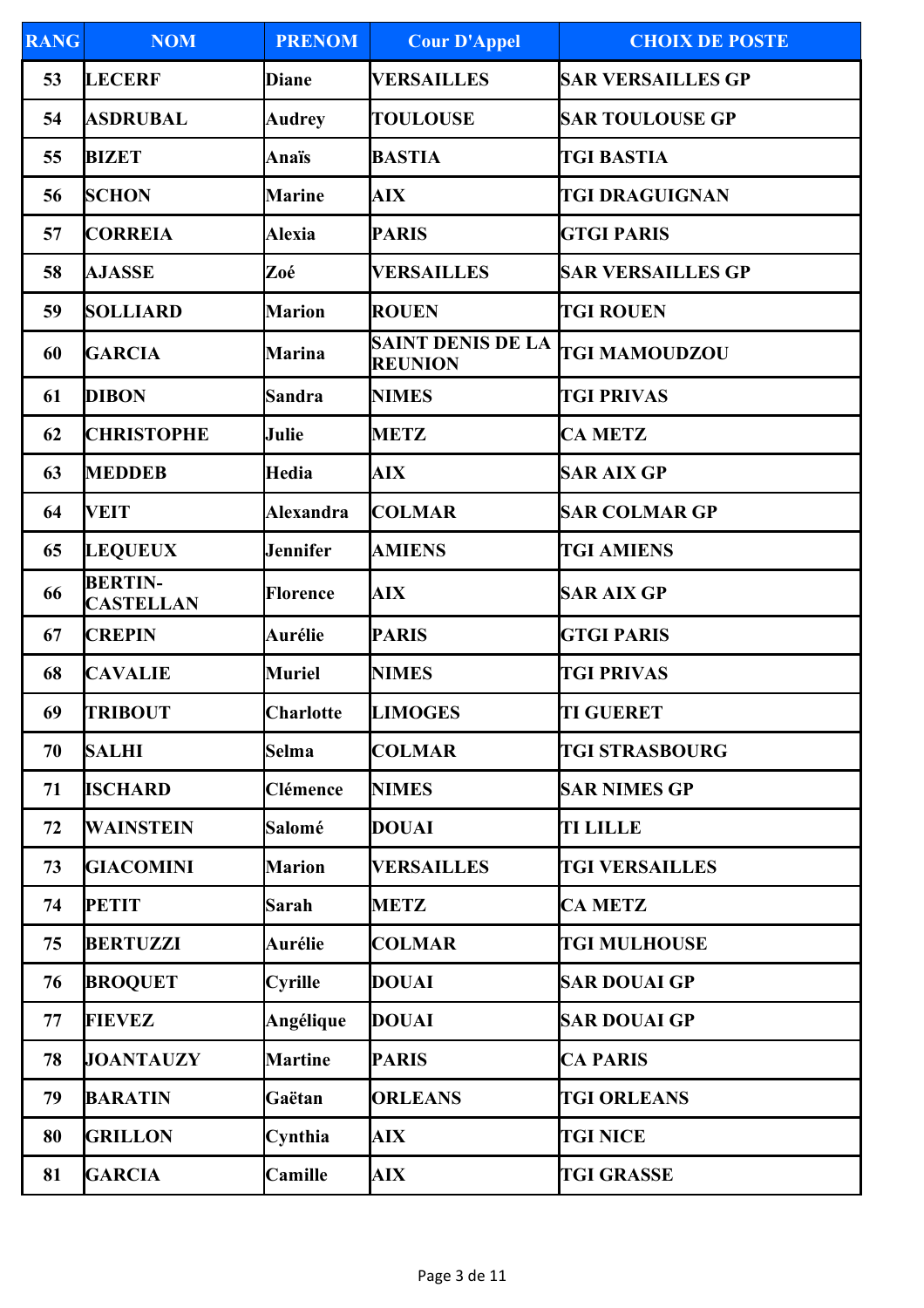| <b>RANG</b> | <b>NOM</b>          | <b>PRENOM</b>         | <b>Cour D'Appel</b> | <b>CHOIX DE POSTE</b>      |
|-------------|---------------------|-----------------------|---------------------|----------------------------|
| 82          | <b>AVRIL</b>        | Marie-<br>Sophie      | <b>PARIS</b>        | <b>GTGI PARIS</b>          |
| 83          | <b>BRY</b>          | <b>Mathilde</b>       | <b>LIMOGES</b>      | <b>SAR LIMOGES GP</b>      |
| 84          | <b>LARRE</b>        | <b>Elodie</b>         | <b>ORLEANS</b>      | <b>CA ORLEANS</b>          |
| 85          | <b>TRAPON</b>       | <b>Margo</b>          | <b>PARIS</b>        | <b>GTGI PARIS</b>          |
| 86          | <b>BRUNIE</b>       | <b>Marine</b>         | <b>PARIS</b>        | <b>CA PARIS</b>            |
| 87          | <b>MOLINARI</b>     | <b>Stéphanie</b>      | <b>BESANCON</b>     | <b>TGI VESOUL</b>          |
| 88          | <b>MICHON</b>       | Fanny                 | <b>GRENOBLE</b>     | <b>SAR GRENOBLE GP</b>     |
| 89          | <b>LE ROUX</b>      | <b>Cyrielle</b>       | <b>COLMAR</b>       | <b>TGI STRASBOURG</b>      |
| 90          | <b>ABASO</b>        | <b>Maryline</b>       | <b>PARIS</b>        | <b>CA PARIS</b>            |
| 91          | <b>CARPENTIER</b>   | Julie                 | <b>ROUEN</b>        | <b>TI LE HAVRE</b>         |
| 92          | <b>ROYER</b>        | <b>Caroline</b>       | <b>VERSAILLES</b>   | <b>CA VERSAILLES</b>       |
| 93          | <b>DE MAGISTRIS</b> | <b>Emmanuelle AIX</b> |                     | <b>TGI DIGNE</b>           |
| 94          | <b>JACQ</b>         | Kévin                 | <b>VERSAILLES</b>   | <b>SAR VERSAILLES GP</b>   |
| 95          | <b>MAHIER</b>       | <b>Marine</b>         | <b>ANGERS</b>       | <b>TI SAUMUR</b>           |
| 96          | <b>CHOQUENE</b>     | Clémence              | <b>PARIS</b>        | <b>SAR PARIS GP</b>        |
| 97          | <b>BERNARD</b>      | <b>Caroline</b>       | <b>BESANCON</b>     | <b>TGI LONS LE SAUNIER</b> |
| 98          | <b>MINGOLLA</b>     | <b>Bruno</b>          | <b>ORLEANS</b>      | <b>TGI ORLEANS</b>         |
| 99          | <b>FAVRAU</b>       | <b>Marie</b>          | <b>CAEN</b>         | <b>SAR CAEN GP</b>         |
| 100         | <b>GLAUSINGER</b>   | Célia                 | <b>COLMAR</b>       | <b>TGI STRASBOURG</b>      |
| 101         | <b>ZENTNER</b>      | Christophe            | <b>CAEN</b>         | <b>TGI ALENCON</b>         |
| 102         | <b>GESRET</b>       | <b>Caroline</b>       | <b>CAYENNE</b>      | <b>TGI CAYENNE</b>         |
| 103         | <b>DELBAERE</b>     | <b>Jennifer</b>       | <b>CAEN</b>         | <b>TGI ALENCON</b>         |
| 104         | <b>GRANDCHAMP</b>   | <b>Mélissa</b>        | <b>DIJON</b>        | <b>TGI CHAUMONT</b>        |
| 105         | <b>ADELAKOUN</b>    | Séna                  | <b>METZ</b>         | <b>CA METZ</b>             |
| 106         | <b>MONATE</b>       | Lucie                 | <b>REIMS</b>        | <b>TGI TROYES</b>          |
| 107         | <b>DASSOT</b>       | Romane                | <b>AIX</b>          | <b>TGI DIGNE</b>           |
| 108         | <b>ROBACHE</b>      | <b>Elodie</b>         | <b>DOUAI</b>        | <b>TGI ARRAS</b>           |
| 109         | <b>ARNAUD</b>       | Anouk                 | <b>PARIS</b>        | <b>GTGI PARIS</b>          |
| <b>110</b>  | <b>KLEIN</b>        | Julie                 | <b>PARIS</b>        | <b>GTGI PARIS</b>          |
| 111         | <b>LABOUTIERE</b>   | <b>Amandine</b>       | <b>PARIS</b>        | <b>PTGI PARIS</b>          |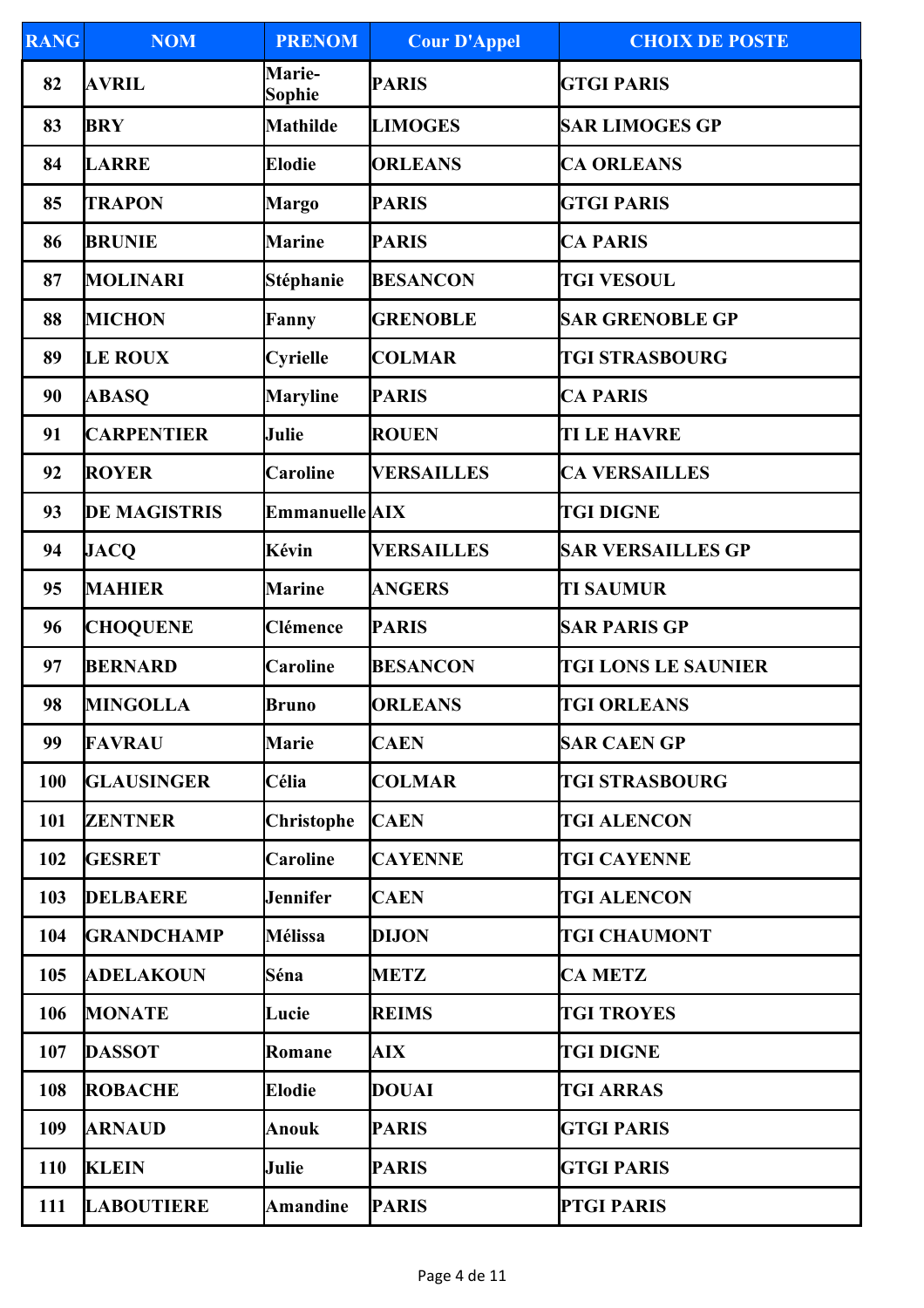| <b>RANG</b> | <b>NOM</b>        | <b>PRENOM</b>           | <b>Cour D'Appel</b> | <b>CHOIX DE POSTE</b>           |
|-------------|-------------------|-------------------------|---------------------|---------------------------------|
| 112         | <b>THALMANN</b>   | <b>Maud</b>             | <b>VERSAILLES</b>   | <b>TGI NANTERRE</b>             |
| 113         | <b>DANIEL</b>     | Noémie                  | <b>DIJON</b>        | <b>SAR DIJON GP</b>             |
| 114         | VILLIN            | Laure                   | <b>AMIENS</b>       | <b>TGI LAON</b>                 |
| 115         | <b>TEIGELL</b>    | Laurie                  | <b>PARIS</b>        | <b>CA PARIS</b>                 |
| 116         | <b>LAMENDOUR</b>  | <b>Claire</b>           | DOUAI               | <b>CA DOUAI</b>                 |
| 117         | <b>VERMERSCH</b>  | Pauline                 | <b>DOUAI</b>        | <b>TGI DUNKERQUE</b>            |
| 118         | <b>LOYSIER</b>    | <b>Justine</b>          | <b>DOUAI</b>        | <b>TGI ARRAS</b>                |
| 119         | <b>NAJI</b>       | <b>Hanane</b>           | <b>PARIS</b>        | <b>CPH PARIS</b>                |
| 120         | <b>KOUBA</b>      | Pauline                 | <b>BASTIA</b>       | <b>TGI BASTIA</b>               |
| 121         | <b>WILLER</b>     | Inès                    | <b>COLMAR</b>       | <b>TGI STRASBOURG</b>           |
| 122         | <b>LE BIHAN</b>   | <b>Virginie</b>         | <b>VERSAILLES</b>   | <b>TGI NANTERRE</b>             |
| 123         | <b>LAOUEJ</b>     | <b>Salima</b>           | <b>VERSAILLES</b>   | <b>TGI PONTOISE</b>             |
| 124         | FRISDAL           | <b>Charlotte</b>        | <b>CAYENNE</b>      | <b>TGI CAYENNE</b>              |
| 125         | <b>MOULIN</b>     | Maëlle                  | <b>ORLEANS</b>      | <b>SAR ORLEANS GP</b>           |
| 126         | <b>PRATO</b>      | Julia                   | <b>PARIS</b>        | <b>CA PARIS</b>                 |
| 127         | <b>LACHEREZ</b>   | <b>Adeline</b>          | <b>COLMAR</b>       | <b>TGI STRASBOURG</b>           |
| 128         | <b>AUBRY</b>      | <b>Karine</b>           | <b>CHAMBERY</b>     | <b>TGI ALBERTVILLE</b>          |
| 129         | <b>ASKER</b>      | <b>Chloe</b>            | <b>BASTIA</b>       | <b>TGI AJACCIO</b>              |
| 130         | <b>CHEVILLE</b>   | Claire-<br><b>Marie</b> | <b>REIMS</b>        | <b>TGI CHARLEVILLE MEZIERES</b> |
| 131         | <b>DOUET</b>      | <b>Alexis</b>           | <b>BOURGES</b>      | <b>TI CHATEAUROUX</b>           |
| 132         | <b>NEZONDET</b>   | Loïs                    | <b>ORLEANS</b>      | <b>TGI MONTARGIS</b>            |
| 133         | <b>MARAGNA</b>    | <b>Audrey</b>           | <b>PARIS</b>        | <b>PTGI PARIS</b>               |
| 134         | <b>FOIREST</b>    | <b>Claudine</b>         | <b>VERSAILLES</b>   | <b>TGI VERSAILLES</b>           |
| 135         | <b>LE CORRE</b>   | Clémence                | <b>ORLEANS</b>      | <b>SAR ORLEANS GP</b>           |
| 136         | <b>COSTE</b>      | <b>Margaux</b>          | <b>ROUEN</b>        | <b>TGI LE HAVRE</b>             |
| 137         | <b>VERVANT</b>    | <b>Jessica</b>          | DOUAI               | <b>TGI BOULOGNE SUR MER</b>     |
| 138         | <b>N'HAILI</b>    | <b>Sabrina</b>          | <b>PARIS</b>        | <b>TGI CRETEIL</b>              |
| 139         | <b>CLAIR</b>      | Vanessa                 | <b>CAEN</b>         | <b>TGI ALENCON</b>              |
| 140         | <b>ABDELLAOUI</b> | <b>Aouatef</b>          | <b>PARIS</b>        | <b>SAR PARIS GP</b>             |
| 141         | <b>DUQUENNE</b>   | <b>Marion</b>           | <b>DOUAI</b>        | <b>TGI VALENCIENNES</b>         |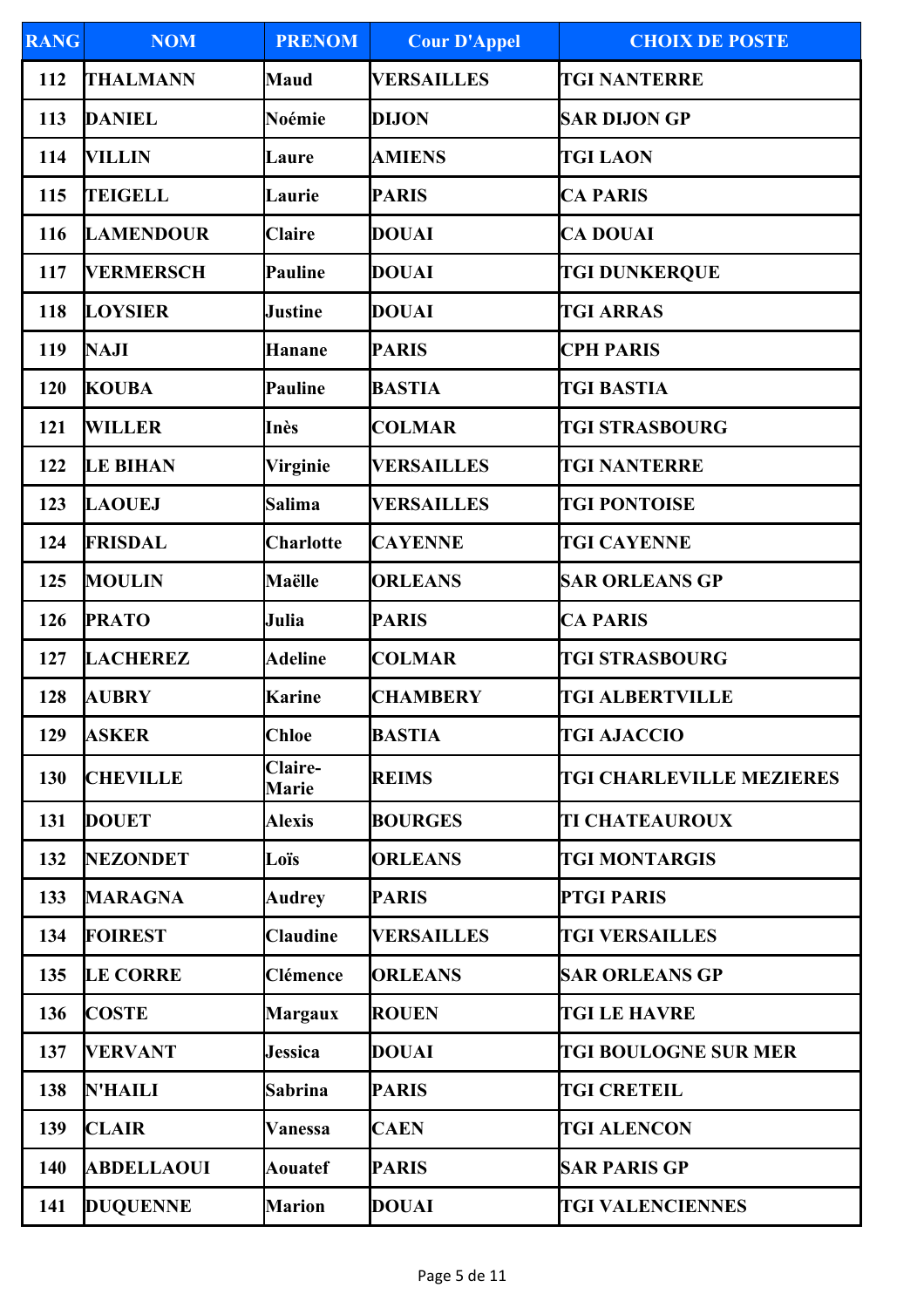| <b>RANG</b> | <b>NOM</b>                        | <b>PRENOM</b>                     | <b>Cour D'Appel</b> | <b>CHOIX DE POSTE</b>       |
|-------------|-----------------------------------|-----------------------------------|---------------------|-----------------------------|
| 142         | <b>LOUNACI</b>                    | Samia                             | <b>DOUAI</b>        | <b>TGI BOULOGNE SUR MER</b> |
| 143         | <b>RITA DE</b><br><b>CARVALHO</b> | <b>Carine</b>                     | <b>PARIS</b>        | <b>TGI BOBIGNY</b>          |
| 144         | <b>LEMARIE</b>                    | <b>Elodie</b>                     | <b>PARIS</b>        | <b>TGI CRETEIL</b>          |
| 145         | <b>SCOTTI</b>                     | Priscilla                         | <b>VERSAILLES</b>   | <b>TGI PONTOISE</b>         |
| 146         | <b>MARIANI</b>                    | <b>Marie</b>                      | <b>PARIS</b>        | <b>CA PARIS</b>             |
| 147         | <b>BERGHEAUD</b>                  | <b>Isabelle</b>                   | <b>VERSAILLES</b>   | <b>TGI PONTOISE</b>         |
| 148         | <b>HERBIN</b>                     | Ludivine                          | <b>DOUAI</b>        | <b>TGI BOULOGNE SUR MER</b> |
| 149         | <b>TOUKO TOMTA</b>                | <b>Amedee</b>                     | <b>PARIS</b>        | <b>CA PARIS</b>             |
| 150         | <b>BAAROUR</b>                    | Malika                            | <b>AMIENS</b>       | <b>TGI AMIENS</b>           |
| 151         | <b>BLONS</b>                      | <b>Emmanuelle LIMOGES</b>         |                     | <b>TGI GUERET</b>           |
| 152         | <b>JOYMILRED</b>                  | Lydia                             | <b>PARIS</b>        | <b>GTGI PARIS</b>           |
| 153         | <b>LOUARN</b>                     | <b>Elodie</b>                     | <b>CAEN</b>         | <b>TGI LISIEUX</b>          |
| 154         | <b>MEKEDICHE</b>                  | Gamal                             | <b>PARIS</b>        | <b>CA PARIS</b>             |
| 155         | <b>GAILLARD</b>                   | Oriane                            | <b>PARIS</b>        | <b>GTGI PARIS</b>           |
| 156         | <b>THOUVENIN</b>                  | <b>Juliette</b>                   | <b>DOUAI</b>        | <b>TGI BOULOGNE SUR MER</b> |
| 157         | <b>LIEBART</b>                    | <b>Sebastien</b>                  | <b>ROUEN</b>        | <b>TGI LE HAVRE</b>         |
| 158         | <b>EL JAGHNOUNI</b>               | <b>Myriam</b>                     | <b>PARIS</b>        | <b>CA PARIS</b>             |
| 159         | <b>VERGNON</b>                    | Valérie                           | <b>BESANCON</b>     | <b>TGI VESOUL</b>           |
| 160         | <b>CHAMPAIN</b>                   | <b>Aline</b>                      | <b>ROUEN</b>        | <b>TGI EVREUX</b>           |
| 161         | <b>BERTIN</b>                     | Justine                           | <b>ROUEN</b>        | <b>TGI DIEPPE</b>           |
| 162         | <b>QUENTEL</b>                    | Maëla                             | <b>BESANCON</b>     | <b>TGI VESOUL</b>           |
| 163         | <b>MOUTON</b>                     | <b>Bruno</b>                      | <b>COLMAR</b>       | <b>CA COLMAR</b>            |
| 164         | <b>MININNO</b>                    | <b>Laure-Anne BASTIA</b>          |                     | <b>SAR BASTIA GP</b>        |
| 165         | <b>COQUELLE</b>                   | Carol-Ann                         | <b>PARIS</b>        | <b>GTGI PARIS</b>           |
| 166         | <b>MATIAS</b>                     | <b>Edite</b>                      | <b>AMIENS</b>       | <b>TGI LAON</b>             |
| 167         | <b>SUPRIN</b>                     | <b>Aurelie</b>                    | <b>PARIS</b>        | <b>TGI MEAUX</b>            |
| 168         | <b>GAUTIER</b>                    | <b>Caroline</b>                   | <b>PARIS</b>        | <b>CA PARIS</b>             |
| 169         | <b>TOULON</b>                     | Sereya                            | <b>VERSAILLES</b>   | <b>TGI VERSAILLES</b>       |
| 170         | <b>VIGUIE</b>                     | <b>Nathalie-</b><br><b>Carine</b> | <b>PARIS</b>        | <b>TGI MEAUX</b>            |
| 171         | <b>FEDJAKH</b>                    | <b>Marcy</b>                      | <b>CHAMBERY</b>     | <b>TGI BONNEVILLE</b>       |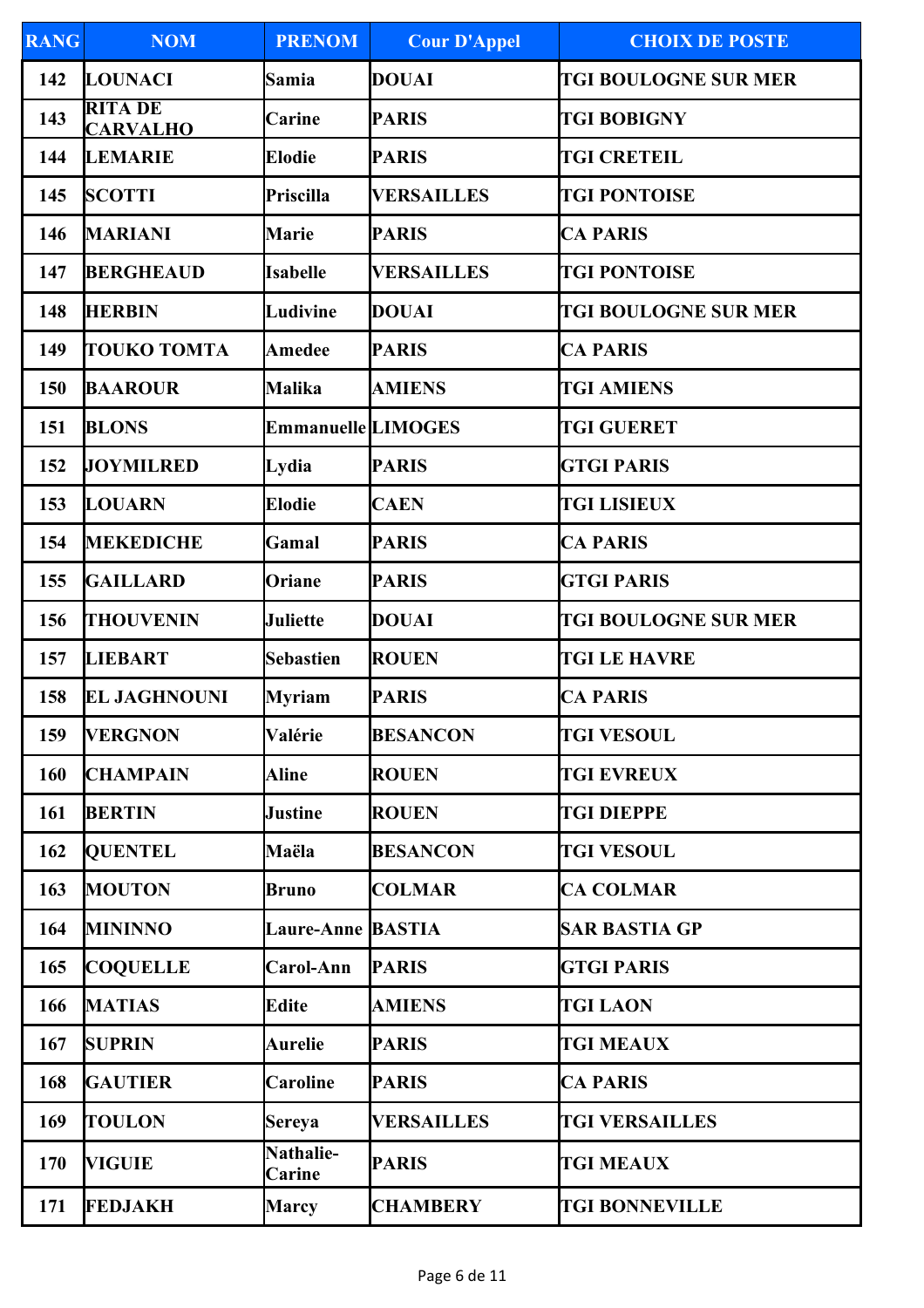| <b>RANG</b> | <b>NOM</b>                         | <b>PRENOM</b>            | <b>Cour D'Appel</b> | <b>CHOIX DE POSTE</b>       |
|-------------|------------------------------------|--------------------------|---------------------|-----------------------------|
| 172         | <b>AMRI</b>                        | <b>Maroa</b>             | <b>CHAMBERY</b>     | <b>TGI THONON LES BAINS</b> |
| 173         | <b>RISSO</b>                       | Florian                  | <b>METZ</b>         | <b>TGI METZ</b>             |
| 174         | <b>MAYALI</b>                      | Lison                    | <b>CHAMBERY</b>     | <b>TGI THONON LES BAINS</b> |
| 175         | <b>COURTOIS</b>                    | <b>Mathias</b>           | <b>PARIS</b>        | <b>CA PARIS</b>             |
| 176         | <b>MOREL</b>                       | <b>Tiffany</b>           | <b>ROUEN</b>        | <b>CA ROUEN</b>             |
| 177         | <b>NDOYE</b>                       | Noumbé-<br>Laëtitia      | <b>PARIS</b>        | <b>CA PARIS</b>             |
| 178         | <b>DELETTRE</b>                    | Michaël                  | <b>METZ</b>         | <b>TGI METZ</b>             |
| 179         | <b>LABOURIER</b>                   | <b>Alexandra</b>         | <b>AMIENS</b>       | <b>TGI LAON</b>             |
| 180         | <b>GROSSOT</b>                     | Raphaël                  | <b>CAYENNE</b>      | <b>TGI CAYENNE</b>          |
| 181         | <b>REGNIEZ</b>                     | Annick                   | <b>DOUAI</b>        | <b>TGI BOULOGNE SUR MER</b> |
| 182         | <b>MARIE-SAINTE</b>                | Valérie                  | <b>PARIS</b>        | <b>TGI CRETEIL</b>          |
| 183         | FERRAND                            | Julie                    | <b>PARIS</b>        | <b>GTGI PARIS</b>           |
| 184         | <b>DESCHAMPS</b>                   | <b>Virginie</b>          | <b>COLMAR</b>       | <b>TI MULHOUSE</b>          |
| 185         | <b>BENARDEAU</b>                   | <b>Claire-</b><br>Sophie | <b>COLMAR</b>       | <b>TGI COLMAR</b>           |
| 186         | <b>MARION</b>                      | <b>Virgilia</b>          | <b>VERSAILLES</b>   | <b>TGI NANTERRE</b>         |
| 187         | <b>MARCOUX</b>                     | <b>Pauline</b>           | <b>COLMAR</b>       | <b>TI COLMAR</b>            |
| 188         | <b>FIQUET</b>                      | Angéline                 | <b>ROUEN</b>        | <b>TGI EVREUX</b>           |
| 189         | <b>BOUAIDAT</b>                    | <b>Meriem</b>            | <b>ROUEN</b>        | <b>TGI DIEPPE</b>           |
| <b>190</b>  | <b>MULOT</b>                       | <b>Mathilde</b>          | <b>COLMAR</b>       | <b>TGI MULHOUSE</b>         |
| 191         | <b>DAGUERRE</b>                    | Jean                     | <b>DOUAI</b>        | <b>TGI BOULOGNE SUR MER</b> |
| 192         | <b>YOUSSEF</b>                     | <b>Jihane</b>            | <b>PARIS</b>        | <b>CA PARIS</b>             |
| 193         | <b>KIOSSEFF--</b><br><b>CESSOU</b> | Cécilia                  | <b>PARIS</b>        | <b>TI PARIS 13EME</b>       |
| 194         | <b>DUSSOT</b>                      | Maëva                    | <b>VERSAILLES</b>   | <b>CPH VERSAILLES</b>       |
| 195         | <b>LAUNAY</b>                      | Julian                   | <b>PARIS</b>        | <b>CA PARIS</b>             |
| 196         | <b>YANCHEVA</b>                    | Kristina                 | <b>PARIS</b>        | <b>SAR PARIS GP</b>         |
| 197         | <b>SACCHI</b>                      | <b>Marylou</b>           | <b>NANCY</b>        | <b>SAR NANCY GP</b>         |
| 198         | <b>SCIBERRAS</b>                   | <b>Audrey</b>            | <b>PARIS</b>        | <b>CPH PARIS</b>            |
| 199         | <b>CARBONEL</b>                    | <b>Marie-</b><br>Laure   | <b>COLMAR</b>       | <b>CPH HAGUENAU</b>         |
| 200         | <b>BEN SAID</b>                    | Latifa                   | <b>PARIS</b>        | <b>TI PARIS 15EME</b>       |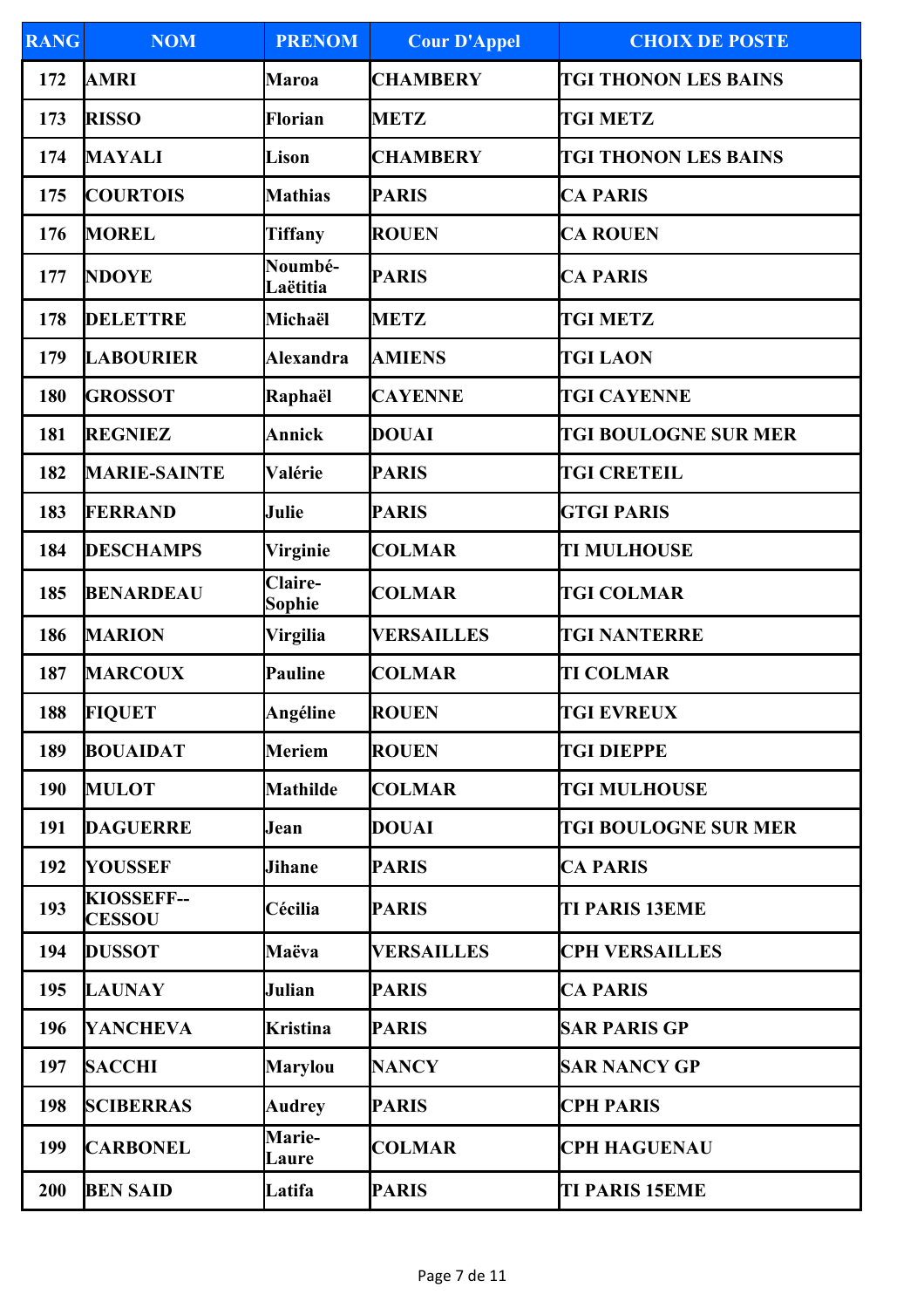| <b>RANG</b> | <b>NOM</b>                        | <b>PRENOM</b>            | <b>Cour D'Appel</b>                        | <b>CHOIX DE POSTE</b>                                |
|-------------|-----------------------------------|--------------------------|--------------------------------------------|------------------------------------------------------|
| 201         | <b>DERIN</b>                      | Olga                     | <b>COLMAR</b>                              | <b>TI STRASBOURG</b>                                 |
| 202         | <b>DE SOUSA LUIS</b>              | <b>Anne Sylvie PARIS</b> |                                            | <b>TGI EVRY</b>                                      |
| 203         | <b>WERSTLER</b>                   | Emilie                   | AC                                         | <b>RHG3- STATUTS ET RELATIONS</b><br><b>SOCIALES</b> |
| 204         | <b>PRUD'HOMME</b>                 | Tiphaine                 | <b>PARIS</b>                               | <b>GTGI PARIS</b>                                    |
| 205         | <b>TIRANTE</b>                    | <b>Magali</b>            | <b>METZ</b>                                | <b>TGI SARREGUEMINES</b>                             |
| 206         | <b>HORVATE</b>                    | Patricia                 | <b>AMIENS</b>                              | <b>SAR AMIENS GP</b>                                 |
| 207         | <b>ADOLPHE</b><br><b>MACAISNE</b> | <b>Clea</b>              | <b>PARIS</b>                               | <b>GTGI PARIS</b>                                    |
| 208         | <b>ACHOURI</b>                    | Asma                     | <b>PARIS</b>                               | <b>TGI CRETEIL</b>                                   |
| 209         | <b>MULLER</b>                     | <b>Elsy</b>              | <b>SAINT DENIS DE LA</b><br><b>REUNION</b> | <b>TGI MAMOUDZOU</b>                                 |
| 210         | <b>CHERIF</b>                     | Ahlem                    | <b>PARIS</b>                               | <b>TI NOGENT SUR MARNE</b>                           |
| 211         | <b>DI MICHELE</b>                 | Laetitia                 | <b>CAYENNE</b>                             | <b>TGI CAYENNE</b>                                   |
| 212         | <b>WICKER</b>                     | Cécile                   | <b>COLMAR</b>                              | <b>TI MULHOUSE</b>                                   |
| 213         | <b>FONTAINE</b>                   | <b>Kelly</b>             | <b>DOUAI</b>                               | <b>TGI BOULOGNE SUR MER</b>                          |
| 214         | <b>BRIKH</b>                      | <b>Nabila</b>            | <b>PARIS</b>                               | <b>TGI BOBIGNY</b>                                   |
| 215         | <b>TROUILHAS</b>                  | <b>David</b>             | AC                                         | <b>OJI4-REFERENT CASSIOPEE TGI</b>                   |
| 216         | MOUNTSOU                          | <b>Marina</b>            | <b>ROUEN</b>                               | <b>TGI EVREUX</b>                                    |
| 217         | <b>CORNOT</b>                     | Adrien                   | COLMAR                                     | <b>TI MULHOUSE</b>                                   |
| 218         | <b>EL KOUMACHI</b>                | Mimouna                  | AC                                         | <b>RHG4 - GESTIONNAIRE</b><br><b>CONCOURS</b>        |
| 219         | <b>HECKMANN</b>                   | Lise                     | <b>COLMAR</b>                              | <b>TI HAGUENAU</b>                                   |
| 220         | <b>MOUSSAOUI</b>                  | <b>Naouara</b>           | <b>PARIS</b>                               | <b>CPH BOBIGNY</b>                                   |
| 221         | <b>DACALOR</b>                    | <b>Kandine</b>           | <b>PARIS</b>                               | <b>TGI EVRY</b>                                      |
| 222         | <b>AUBIN</b>                      | <b>Catherine</b>         | <b>AMIENS</b>                              | <b>TGI BEAUVAIS</b>                                  |
| 223         | <b>VERHAEGHE</b>                  | <b>Gwendoline DOUAI</b>  |                                            | <b>TGI DUNKERQUE</b>                                 |
| 224         | <b>DUCLOS</b>                     | <b>Mathieu</b>           | <b>PARIS</b>                               | <b>TI PARIS 11EME</b>                                |
| 225         | <b>URIOS</b>                      | Lauriane                 | <b>PARIS</b>                               | <b>TGI BOBIGNY</b>                                   |
| 226         | <b>OUCHELLI</b>                   | Farida                   | <b>PARIS</b>                               | <b>TGI BOBIGNY</b>                                   |
| 227         | <b>LAHRICHI</b>                   | <b>Soufiane</b>          | <b>PARIS</b>                               | <b>GTGI PARIS</b>                                    |
| 228         | <b>BOUYAHIA</b>                   | <b>Nacera</b>            | <b>PARIS</b>                               | <b>GTGI PARIS</b>                                    |
| 229         | <b>PERNIN</b>                     | <b>Barbara</b>           | <b>METZ</b>                                | <b>TGI METZ</b>                                      |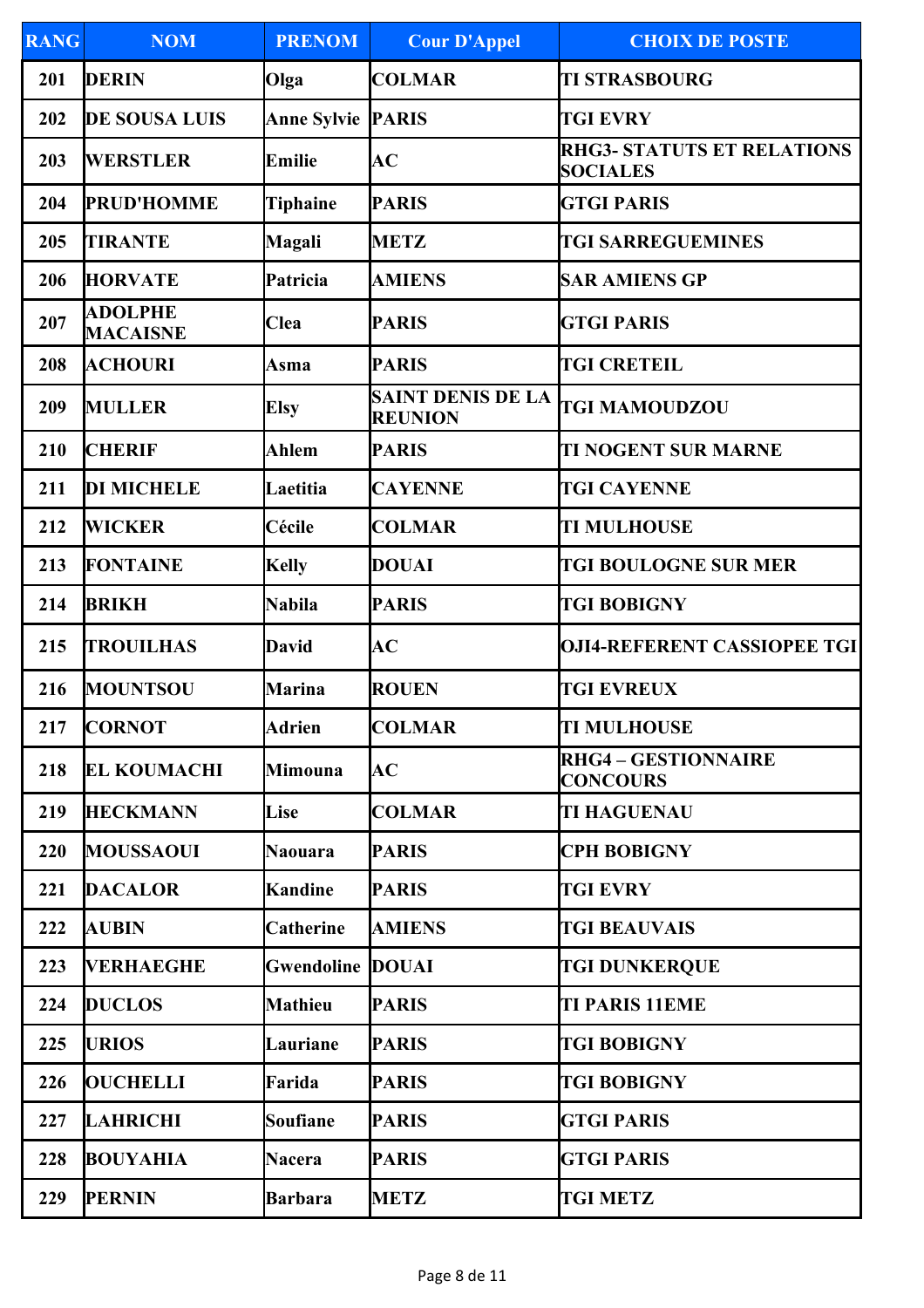| <b>RANG</b> | <b>NOM</b>                             | <b>PRENOM</b>            | <b>Cour D'Appel</b> | <b>CHOIX DE POSTE</b>                                                  |
|-------------|----------------------------------------|--------------------------|---------------------|------------------------------------------------------------------------|
| 230         | <b>BUZON</b>                           | <b>Nadia</b>             | <b>PARIS</b>        | <b>TI PARIS 16EME</b>                                                  |
| 231         | <b>RAINNOUARD</b>                      | Julia                    | <b>PARIS</b>        | <b>TGI EVRY</b>                                                        |
| 232         | <b>BODET</b>                           | <b>Manon</b>             | <b>DOUAI</b>        | <b>TGI BOULOGNE SUR MER</b>                                            |
| 233         | <b>AUBERT</b>                          | Caroline                 | <b>METZ</b>         | <b>TI SARREGUEMINES</b>                                                |
| 234         | <b>ERMOND</b>                          | Kévin                    | AC                  | <b>OJI4 - REFERENT CASSIOPEE</b><br><b>TGI</b>                         |
| 235         | <b>JACOB</b>                           | <b>Maud</b>              | <b>AMIENS</b>       | <b>TGI BEAUVAIS</b>                                                    |
| 236         | <b>REJANY</b>                          | Pascal                   | AC                  | <b>OJI4 – REFERENT CASSIOPEE</b><br><b>COUR D'APPEL/COUR D'ASSISES</b> |
| 237         | <b>BEAUVAL</b>                         | <b>Marc-Henri  PARIS</b> |                     | <b>GTGI PARIS</b>                                                      |
| 238         | <b>BERNARD</b>                         | Charlène                 | AC                  | <b>RHG1</b>                                                            |
| 239         | <b>DUBOIS</b>                          | <b>Elsa</b>              | <b>PARIS</b>        | <b>CPH PARIS</b>                                                       |
| 240         | <b>GOMBAUD-</b><br><b>SAINTONGE</b>    | <b>Sylvie</b>            | <b>AMIENS</b>       | <b>TGI BEAUVAIS</b>                                                    |
| 241         | <b>DOMAGALA</b>                        | Axel                     | <b>VERSAILLES</b>   | <b>TI GONESSE</b>                                                      |
| 242         | <b>BUTI</b>                            | <b>Simon</b>             | <b>CAYENNE</b>      | <b>CHD SAINT LAURENT DU</b><br><b>MARONI</b>                           |
| 243         | <b>PEIGNEY</b>                         | Lucie                    | <b>METZ</b>         | <b>TGI THIONVILLE</b>                                                  |
| 244         | <b>SOULIE</b>                          | Magali                   | <b>PARIS</b>        | <b>TGI EVRY</b>                                                        |
| 245         | <b>WOESTELANDT</b>                     | <b>Gaelle</b>            | <b>COLMAR</b>       | <b>TI MULHOUSE</b>                                                     |
| 246         | <b>HAMIDI</b>                          | Rachida                  | <b>VERSAILLES</b>   | <b>CA VERSAILLES</b>                                                   |
| 247         | <b>CHAILLEUX</b>                       | Stéphane                 | <b>VERSAILLES</b>   | <b>TGI VERSAILLES</b>                                                  |
| 248         | <b>BOUKROUMA</b>                       | <b>Halima</b>            | <b>PARIS</b>        | <b>TGI BOBIGNY</b>                                                     |
| 249         | <b>PASCAL</b>                          | Ludovic                  | <b>PARIS</b>        | <b>CPH PARIS</b>                                                       |
| 250         | RICHARD                                | Christa                  | <b>VERSAILLES</b>   | <b>TGI VERSAILLES</b>                                                  |
| 251         | <b>FILATRE</b>                         | <b>Marjolaine</b>        | <b>VERSAILLES</b>   | <b>TGI VERSAILLES</b>                                                  |
| 252         | <b>PETITEAU</b>                        | <b>Elise</b>             | <b>PARIS</b>        | <b>GTGI PARIS</b>                                                      |
| 253         | <b>ADENET-LOUVET</b>                   | Frédérique               | <b>PARIS</b>        | <b>GTGI PARIS</b>                                                      |
| 254         | <b>PINTE</b>                           | Valerie                  | <b>PARIS</b>        | <b>TGI CRETEIL</b>                                                     |
| 255         | <b>BOUDON DE LA</b><br><b>ROQUETTE</b> | Françoise                | <b>COLMAR</b>       | <b>TGI MULHOUSE</b>                                                    |
| 256         | <b>DAS NEVES</b>                       | <b>Martine</b>           | <b>PARIS</b>        | <b>GTGI PARIS</b>                                                      |
| 257         | <b>HANQUEZ</b>                         | <b>Marine</b>            | <b>PARIS</b>        | <b>PTGI PARIS</b>                                                      |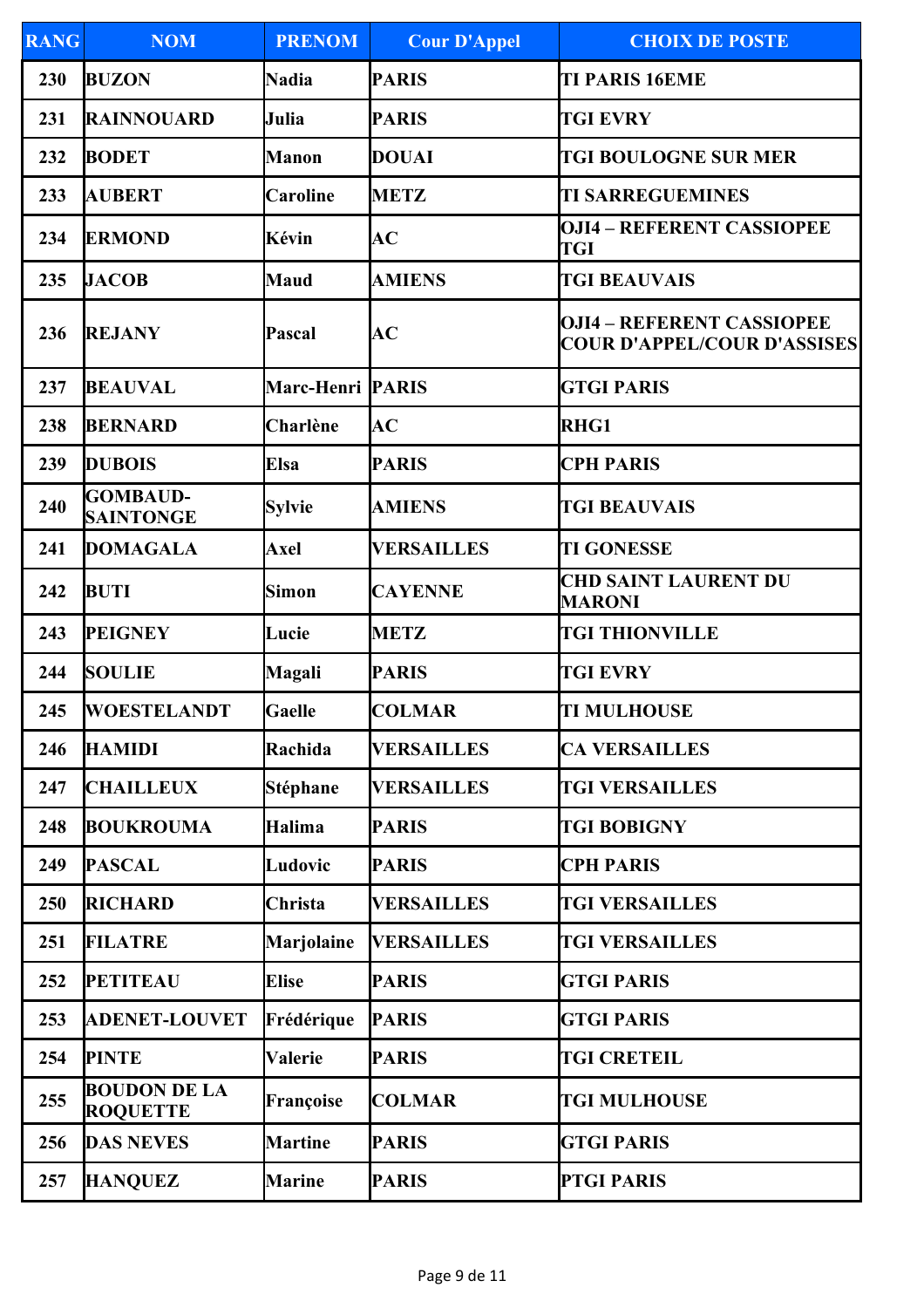| <b>RANG</b> | <b>NOM</b>                         | <b>PRENOM</b>             | <b>Cour D'Appel</b> | <b>CHOIX DE POSTE</b>                        |
|-------------|------------------------------------|---------------------------|---------------------|----------------------------------------------|
| 258         | <b>DOUHA</b>                       | Dri                       | <b>PARIS</b>        | <b>GTGI PARIS</b>                            |
| 259         | <b>ROSITO</b>                      | <b>Julien</b>             | <b>METZ</b>         | <b>TI SAINT AVOLD</b>                        |
| 260         | <b>BOURGUIBA</b>                   | <b>Alyssa</b>             | AC                  | <b>OJI4-REFERENT NPP</b>                     |
| 261         | <b>SISSOKO</b>                     | <b>Syra</b>               | <b>PARIS</b>        | <b>PTGI PARIS</b>                            |
| 262         | <b>MUON</b>                        | Julie                     | <b>PARIS</b>        | <b>GTGI PARIS</b>                            |
| 263         | <b>BERNARD</b>                     | <b>Agnes</b>              | <b>PARIS</b>        | <b>TGI CRETEIL</b>                           |
| 264         | <b>FADELI</b>                      | Samira                    | <b>PARIS</b>        | <b>CPH BOBIGNY</b>                           |
| 265         | <b>ADY</b>                         | <b>Adibane</b>            | <b>AMIENS</b>       | <b>TGI SENLIS</b>                            |
| 266         | <b>JAUBERT</b>                     | <b>Victor</b>             | <b>PARIS</b>        | <b>PTGI PARIS</b>                            |
| 267         | <b>MROIVILY</b>                    | Yousra                    | <b>PARIS</b>        | <b>CPH CRETEIL</b>                           |
| 268         | <b>MOUSSA BAKARY</b>               | <b>Nadine</b>             | <b>PARIS</b>        | <b>PTGI PARIS</b>                            |
| 269         | <b>SEYRES</b>                      | <b>Myriam</b>             | AC                  | <b>OJI7-ASSISTANT SUPPORT</b>                |
| 270         | <b>TROCAS</b>                      | <b>Marie-</b><br>Hélène   | <b>PARIS</b>        | <b>PTGI PARIS</b>                            |
| 271         | <b>ROBERT</b>                      | <b>Béatrice</b>           | <b>PARIS</b>        | <b>TGI MEAUX</b>                             |
| 272         | <b>LOPES PINA</b><br><b>BARROS</b> | Oriana                    | <b>PARIS</b>        | <b>PTGI PARIS</b>                            |
| 273         | <b>COLLIDOR</b>                    | <b>Sheila</b>             | <b>PARIS</b>        | <b>TGI BOBIGNY</b>                           |
| 274         | <b>BAYOL</b>                       | Laura                     | <b>CAYENNE</b>      | <b>CHD SAINT LAURENT DU</b><br><b>MARONI</b> |
| 275         | <b>OLLIVIER</b>                    | <b>Marie-</b><br>Laurence | <b>AMIENS</b>       | <b>TGI SENLIS</b>                            |
| 276         | <b>MENIKER</b>                     | <b>Jacqueline</b>         | <b>PARIS</b>        | <b>TGI MEAUX</b>                             |
| 277         | <b>GARCIA</b>                      | <b>Melanie</b>            | <b>VERSAILLES</b>   | <b>TI COURBEVOIE</b>                         |
| 278         | <b>VASSEAUX</b>                    | <b>Marie-</b><br>France   | <b>PARIS</b>        | <b>PTGI PARIS</b>                            |
| 279         | <b>BAAL</b>                        | <b>Lindsey</b>            | <b>PARIS</b>        | <b>TGI CRETEIL</b>                           |
| 280         | <b>PARELLO</b>                     | Aurore                    | <b>VERSAILLES</b>   | <b>TGI PONTOISE</b>                          |
| 281         | <b>DOLMEN</b>                      | Gina                      | <b>VERSAILLES</b>   | <b>TGI NANTERRE</b>                          |
| 282         | <b>COUTELLEC</b>                   | Sandra                    | <b>PARIS</b>        | <b>PTGI PARIS</b>                            |
| 283         | <b>COURIOL</b>                     | Lydia                     | <b>PARIS</b>        | <b>PTGI PARIS</b>                            |
| 284         | <b>MENDRYTZKI</b>                  | <b>Marjorie</b>           | <b>PARIS</b>        | <b>PTGI PARIS</b>                            |
| 285         | <b>CAVAILLON</b>                   | Gontrande                 | <b>VERSAILLES</b>   | <b>TGI NANTERRE</b>                          |
| 286         | <b>PIPIEN</b>                      | Jean-<br><b>Mathieu</b>   | <b>NANCY</b>        | <b>TGI VERDUN</b>                            |